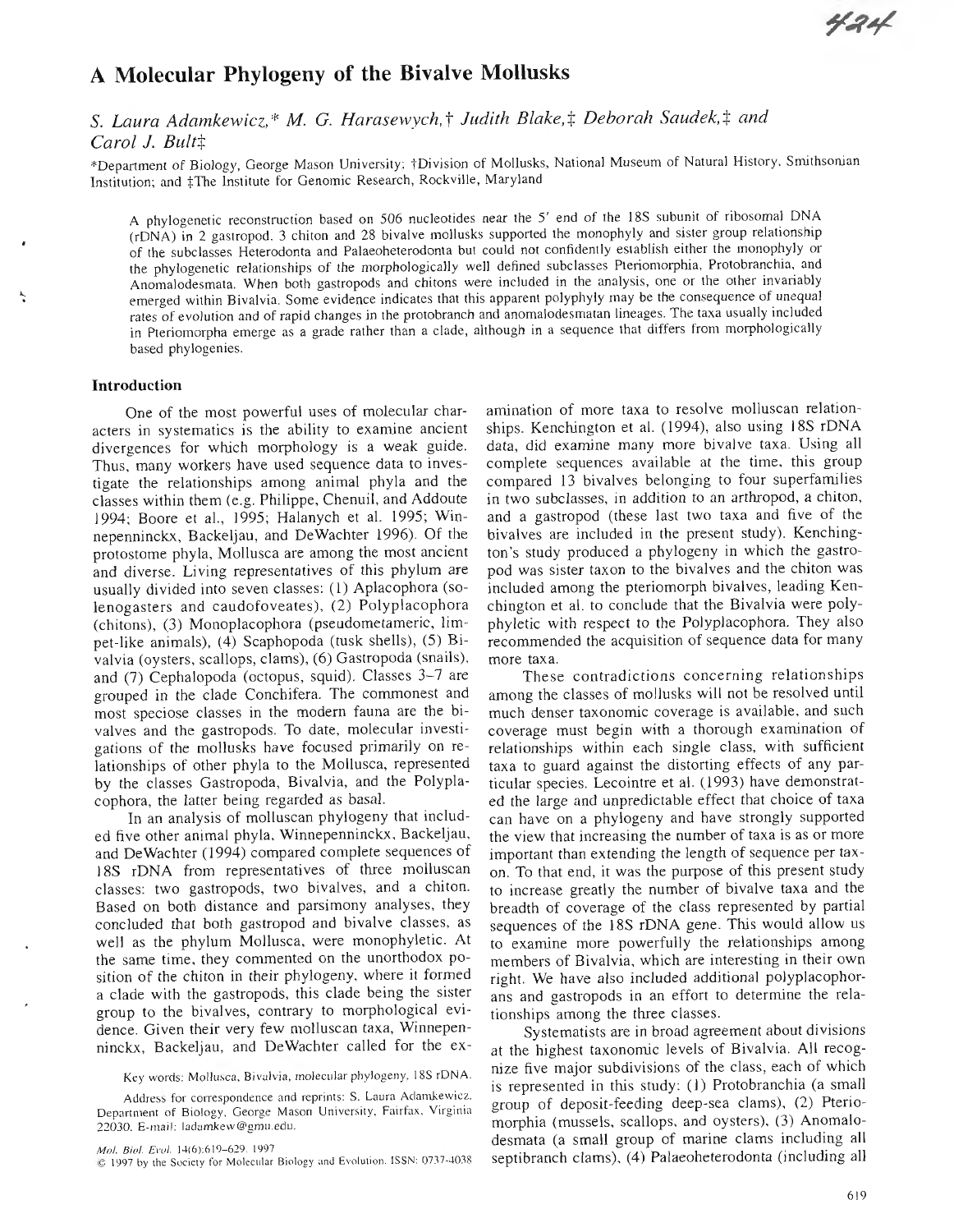

FIG. 1. - Summaries of five recent morphology-based hypotheses of phylogenetic relationships among major groups within the molluscan class Bivalvia compared with the results of our molecular study. The nomenclature, taxonomic rank, and exact composition of some higher groups vary among these authors but have been standardized here for purposes of comparison. Earlier classifications of Bivalvia are summarized in Newell (1969; fig. 102).

freshwater mussels), and (5) Heterodonta (most marine clams). The Protobranchia are believed to be the most ancient clade and to comprise the sister taxon to the remaining bivalves. The majority of living species belong to the Pteriomorphia, the Palaeoheterodonta, or the Heterodonta, the latter representing the most recent major radiation. So different are the Protobranchia that Waller (1997) preferred to recognize only one other subclass, the Autobranchia, containing the other four major groups. Others, such as Abbott and Dance (1986) recognized each of the five groups as a subclass. Disagreement begins with the relationships among the five groups, particularly with regard to which group diverged first from the protobranchs and how many distinct clades exist within the Bivalvia (fig. 1). Some systematists, including Waller (1997), Morton (1996), and SalviniPlawen and Steiner (1996), regard the Heterodonta and Anomalodesmata as closely related and recently diverged. Others, such as Cope (1996) and Starobogatov (1992), hypothesize that Anomalodesmata is an ancient group that diverged from the base of the bivalve tree. There is little consensus as to the placement of the Palaeoheterodonta or as to whether the Pteriomorphia form a grade or a clade. All of these views were based on careful morphological and paleontological studies, making the addition of molecular information of great interest.

Bowman (1989), in a prodigious effort relying on direct sequencing of both 28S and 18S rRNA, was the first to investigate these relationships within a broad sampling of bivalves. She combined data from two published sequences with 19 new sequences from species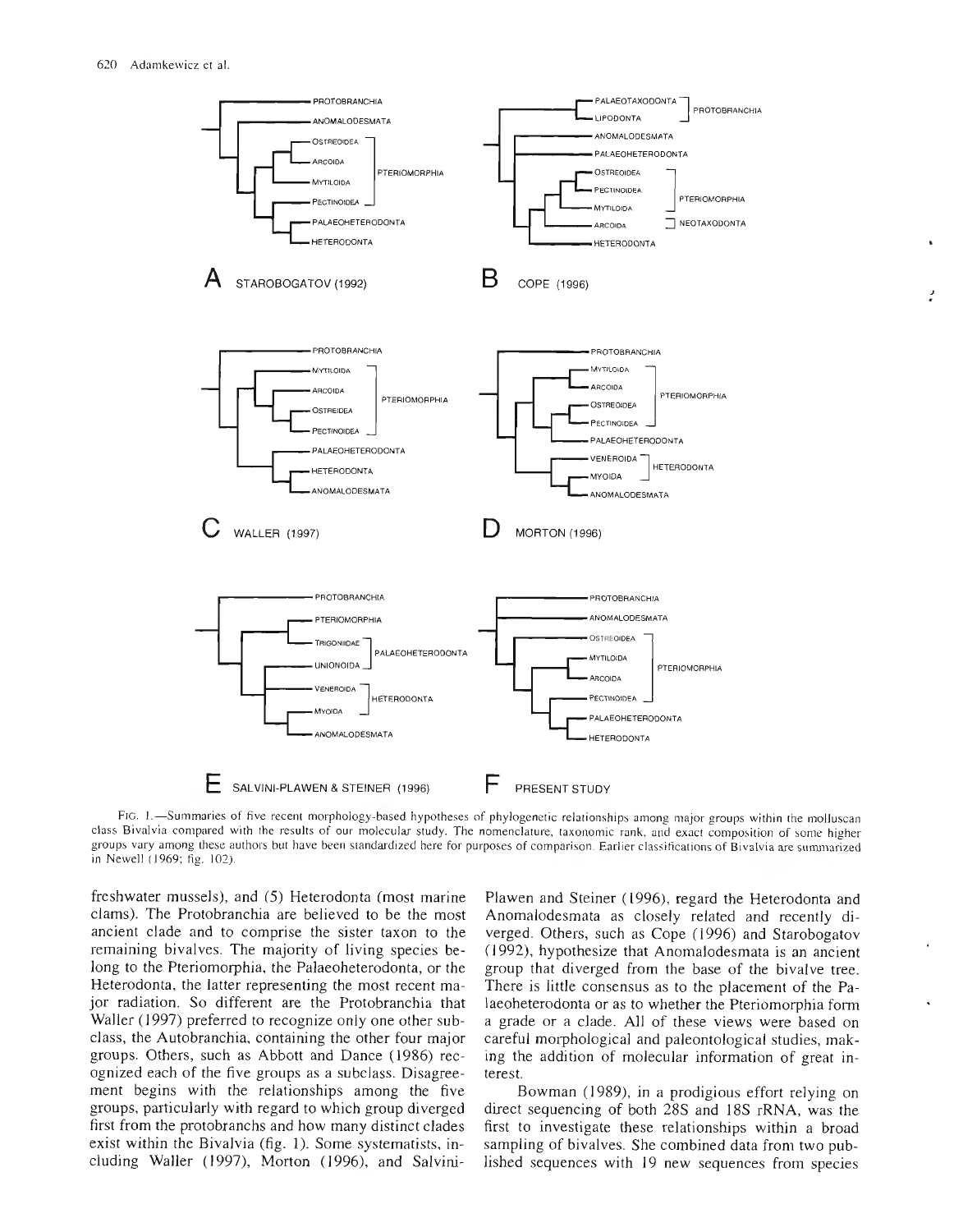in 15 superfamilies representing 4 subclasses, but she was unable to achieve a uniform data matrix, instead using sequences from different genes/regions for different groups of taxa (Bowman 1989, pp. 80-81). We have attempted to emulate Bowman's efforts at very broad taxonomic coverage using PCR cycle sequencing of DNA to produce a uniform data matrix for all species. In order to maximize the number of species represented, sequencing effort was confined to the 5' region of the 18S rDNA gene corresponding to positions 26-582 of Winnepenninckx, Backeijau, and DeWachter's (1994) complete sequence for the gastropod *Onchidella céltica* (Cuvier, 1817). For this restricted portion of the gene, we obtained data from 21 previously unsequenced taxa (20 bivalves and <sup>1</sup> chiton), obtained new data from 7 taxa for which published sequences are available (6 bivalves and <sup>1</sup> chiton), and included published sequence for 6 taxa (3 bivalves, 2 gastropods, and <sup>1</sup> chiton). Altogether our data matrix contained 33 taxa: 28 bivalves, 2 gastropods and 3 chitons (table 1). These 28 bivalves represent 9 of the 10 orders recognized by Abbott and Dance (1986) and 22 of the 41 extant superfamilies recognized by Morton (1996).

While this coverage is far from complete, each major lineage of the Bivalvia is represented by multiple taxa, permitting a more thorough testing of phylogenetic hypotheses. The questions that we have attempted to investigate are; (1) What are the relationships among the bivalve superfamilies represented in our data? (2) To which morphologically based bivalve phylogeny, if any, do the molecular data conform most closely? (3) What are the relationships among the three molluscan classes represented in our data?

#### **Materials and Methods**

Sample Collection and DNA Extraction

DNA was extracted from foot, adductor muscle, or whole animal by the method of Doyle and Doyle (1987) as communicated to us by Andrew McArthur (University of Victoria) and modified in our laboratory (Adamkewicz and Harasewych 1996). This method has proven to be both simple and superior to most others in the quality of DNA produced from mollusks. Once extracted, all DNA was stored frozen at  $-20^{\circ}$ C. With the exceptions of *Cuspidaria* and *Periploma,* which were preserved specimens maintained in alcohol, all of the species sequenced for this project were collected living, frozen immediately, and maintained frozen until their DNA was extracted. All identifications were confirmed by one of us (M.G.H.) and the shells have been placed in the collections of the National Museum of Natural History. Collection localities and catalog numbers for the voucher specimens are given in table 1. Data on voucher specimens are also available via the World Wide Web (http: //www.tigr.org) in the Sequences, Sources, Taxa (SST) database (Bult et al. 1997).

#### Primer Design

Initial PCR amplification of the target region of the gene for the small subunit of ribosomal DNA (18S rDNA) was always performed with the primers developed by Holland, Hacker, and Williams (1991), which were: (forward) 5'-GCC ACT AGC ATA TGC TTG TCT C and (reverse) 5'-AGA CTT GCC TCC AAT GGA TCC. The sequencing reactions were then generated with these primers and also with another set of internal primers designed by one of us (C.J.B.) as follows: (forward) 5'-GCC GGC GAC G(T/C)A TCT TTC and (reverse) 5'-GAA AGA T(A/G)C GTC GCC GGC. Used in combination, these four primers produced double coverage of the entire region.

#### Production of Sequencing Template

Initial PCR amplifications were performed using a Perkin-Elmer 480 thermal cycler and a reaction mix of 50 *\ú* containing 500 ng of genomic DNA, 1.23 U of Amplitaq *Taq* polymerase (Perkin-Elmer), 0.25  $\mu$ M of each primer, 200  $\mu$ M of each dNTP, 1.5 mM MgCl<sub>2</sub>, and 5  $\mu$ l of 10  $\times$  Perkin-Elmer PCR reaction buffer. All PCR reactions were performed as "hot start" reactions with the following parameters: 5 min at 95°C, addition of *Taq* polymerase, 25 cycles of the pattern 45 <sup>s</sup> at 94°C for denaturing, 2 min at  $50^{\circ}$ C for annealing, and 1 min at 72°C for extension. Following the 25 cycles, an 8-min final extension was performed at 72°C, after which the reaction mix was held at 4°C. Five microliters of each PCR product was evaluated on a 1% (w/v) agarose gel and the remaining reaction mix was transferred to a Microcon 100 ultrafiltration device (Amicon Inc., Beveriy, Mass.) for removal of primers, unreacted dNTPs, and salts. An initial wash with 200  $\mu$ l of 40% (v/v) isopropanol was performed prior to a wash with  $450 \mu l$  of sterile distilled water.

#### DNA Sequencing and Data Management

Five microliters of cleaned PCR product were used as a template for sequencing on an Applied Biosystems 373A automated DNA sequencer using fluorescence dye terminator cycle sequencing kits (Applied Biosystems/Perkin Elmer). Sequence data were edited and then assembled into a consensus sequence using modified TIGR Assembler software (Fleischmann et al. 1995). Each consensus sequence was then edited using modified ABl Sequence Editor software.

#### Multiple Sequence Alignment

The confirmed consensus sequences of our 27 taxa were translated into multiple FASTA file format (Pearson and Lipman 1988), combined with GenBank published sequences for six taxa, and viewed with Genetic Data Environment (GDE) version 2.0 (Smith et al. 1994). The sequences were aligned using the multiple sequence alignment algorithm (MSA) of Sutton (Bult et al. 1997).

#### Phylogenetic Analyses

Phylogenetic analyses using parsimony were conducted using the heuristic search function of PAUP 4.0.0d49 (Swofford 1996) with and without character reweighting using the rescaled consistency index. When characters were reweighted, a base weight of 100 was used. All bootstrap analyses (2,000 replicates) used the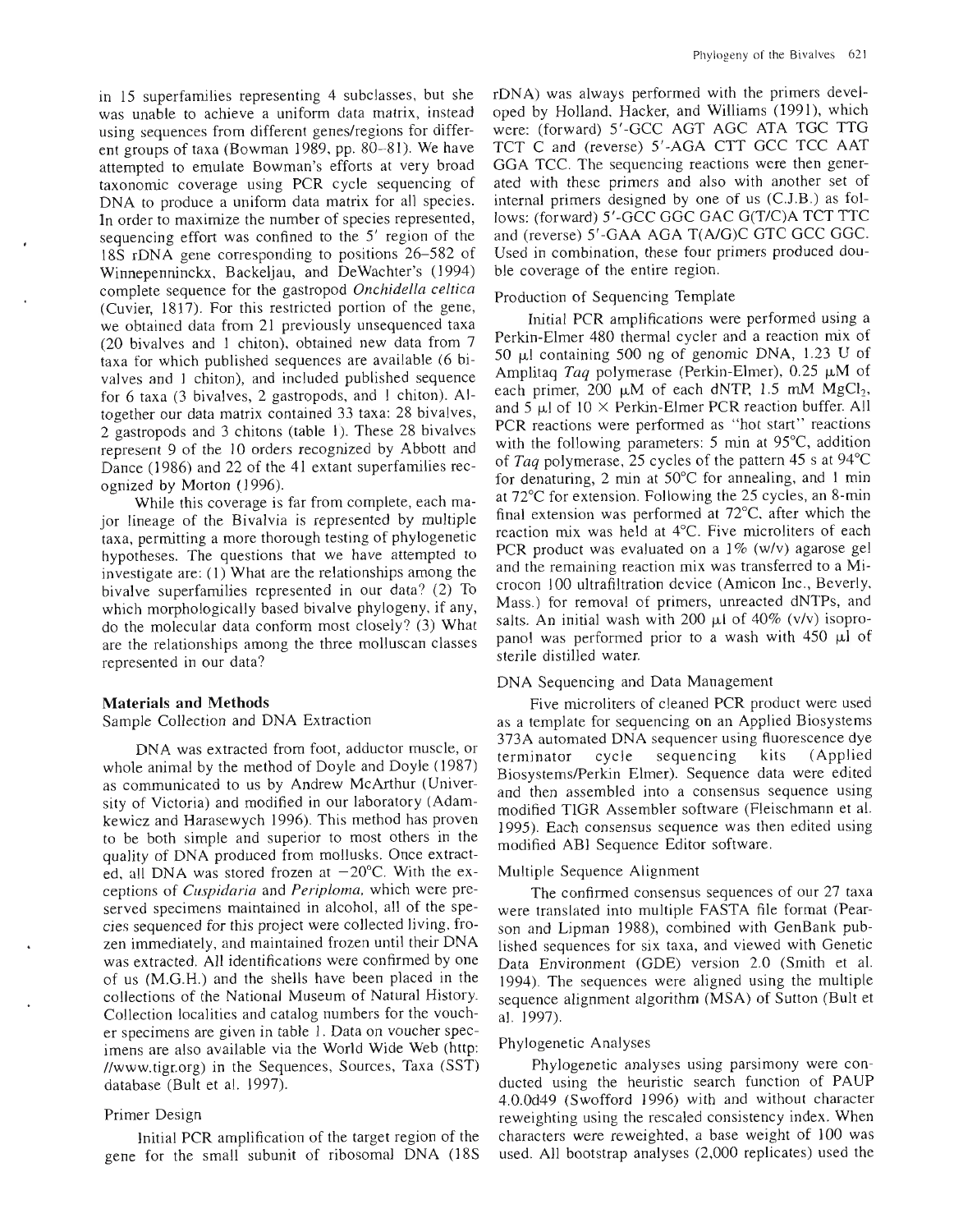### Table <sup>1</sup>

Locality Data, Tissues Extracted, Voucher Specimen Information, and Sequence Accession Numbers for Taxa Used in this Study

 $\ddot{\phantom{0}}$ 

l,

 $\bar{\pmb{\cdot}}$ 

 $\hat{\mathbf{v}}$ 

| Taxonomic Position<br>of Each Species <sup>3</sup>                                     | Collection<br>Locality | Tissue<br>Extracted | USNM <sup>b</sup><br>Catalog<br>Number | GSDB <sup>c</sup><br>Accession<br>Number |
|----------------------------------------------------------------------------------------|------------------------|---------------------|----------------------------------------|------------------------------------------|
| Class Polyplacophora                                                                   |                        |                     |                                        |                                          |
| Order Neoloricata                                                                      |                        |                     |                                        |                                          |
| Suborder Ishnochitonina<br>Acanthopleura granulata (Gmelin, 1791) Pt. Antonio, Jamaica |                        | Buccal mass         | 888684                                 | L78872                                   |
| Acanthopleura japonica (Lischke, 1873)                                                 | ΝA                     | <b>NA</b>           | NA                                     | X70210 <sup>d</sup>                      |
| Suborder Acanthochitonina                                                              |                        |                     |                                        |                                          |
| Cryptochiton stelleri (Middendorff, 1847)  Bamfield, Canada                            |                        | Buccal mass         | 888657                                 | L78873                                   |
| Class Gastropoda                                                                       |                        |                     |                                        |                                          |
| Subelass Gymnomorpha                                                                   |                        |                     |                                        |                                          |
| Order Systellommatophora<br>Superfamily Onchidoidea                                    |                        |                     |                                        |                                          |
| Onchidella celtica (Cuvier, 1817)  NA                                                  |                        | NA                  | NА                                     | X70211 <sup>d</sup>                      |
| Subclass Pulmonata                                                                     |                        |                     |                                        |                                          |
| Order Stylommatophora                                                                  |                        |                     |                                        |                                          |
| Superfamily Achatinoidea                                                               |                        |                     |                                        |                                          |
| Limicolaria kambeul (Bruguière, 1792)                                                  | N A                    | NA.                 | ΝA                                     | $X66374^{d}$                             |
| Class Bivalvia<br>Subclass Protobranchia                                               |                        |                     |                                        |                                          |
| Order Solemyoida                                                                       |                        |                     |                                        |                                          |
| Superfamily Solemyoidea                                                                |                        |                     |                                        |                                          |
|                                                                                        |                        | Siphon              | 888665                                 | L78846                                   |
| Order Nuculoida                                                                        |                        |                     |                                        |                                          |
| Superfamily Nuculoidea                                                                 | Woods Hole, Mass.      | Foot                |                                        |                                          |
| Superfamily Nuculanoidea                                                               |                        |                     | 888666                                 | L78847                                   |
|                                                                                        |                        | Adductor and foot   | 888668                                 | L78848                                   |
| Subclass Anomalodesmata                                                                |                        |                     |                                        |                                          |
| Order Pholadomyoida                                                                    |                        |                     |                                        |                                          |
| Superfamily Pandoroidea<br>Periploma fragile (Totten, 1835)                            | New Jersey             | Whole animal        | 832796                                 | L78845                                   |
| Superfamily Poromyoidea                                                                |                        |                     |                                        |                                          |
| Cuspidaria glacialis (G. O. Sars, 1878) New Jersey                                     |                        | Whole animal        | 857559                                 | L78844                                   |
| Subclass Pteriomorphia                                                                 |                        |                     |                                        |                                          |
| Order Arcoida<br>Superfamily Arcoidea                                                  |                        |                     |                                        |                                          |
| Anadara ovalis (Bruguière, 1789)                                                       | Sanibel, Fla.          | Adductor            | 888681                                 | L78852                                   |
| Order Mytiloida                                                                        |                        |                     |                                        |                                          |
| Superfamily Mytiloidea                                                                 |                        |                     |                                        |                                          |
|                                                                                        |                        | Adductor            | 888682                                 | L78854                                   |
| Geukensia demissa (Dillwyn, 1817)  Lewis, Del.<br>Order Pterioida                      |                        | Adductor            | 888683                                 | L78853                                   |
| Superfamily Pterioidea                                                                 |                        |                     |                                        |                                          |
|                                                                                        |                        | Adductor            | 888685                                 | L78849                                   |
| Superfamily Pinnoidea                                                                  |                        |                     |                                        |                                          |
| Atrina rigida (Lightfoot, 1786)  Ft. Pierce, Fla.<br>Order Ostreoida                   |                        | Adductor            | 888609                                 | L78850                                   |
| Superfamily Ostreoidea                                                                 |                        |                     |                                        |                                          |
|                                                                                        |                        | Adductor            | 888693                                 | L78851                                   |
| Superfamily Pectinoidea                                                                |                        |                     |                                        |                                          |
| Argopecten irradians (Lamark, 1819) NA                                                 |                        | ΝA                  | ΝA                                     | L11265 <sup>d</sup>                      |
| Placopecten magellanicus (Gmelin, 1791) NA<br>Subclass Palaeoheterodonta               |                        | NΑ                  | ΝA                                     | X53899 <sup>d</sup>                      |
| Order Unionoida                                                                        |                        |                     |                                        |                                          |
| Superfamily Unionoidea                                                                 |                        |                     |                                        |                                          |
| Anodonta imbecilis Say, 1829  Lake Worth, Fla.                                         |                        | Adductor            | 888686                                 | L78858                                   |
| Elliptio complanata (Lightfoot, 1786)  Fairfax, Va.<br>Subclass Heterodonta            |                        | Adductor            | 888687                                 | L78857                                   |
| Order Veneroida                                                                        |                        |                     |                                        |                                          |
| Superfamily Galeommatoidea                                                             |                        |                     |                                        |                                          |
| Divariscintilla vovo Mikkelsen and Bieler, 1989. Ft. Pierce, Fla.                      |                        | Whole animal        | 888688                                 | L78869                                   |
| Superfamily Chamoidea                                                                  |                        |                     |                                        |                                          |
| Arcinella cornuta Conrad. 1866<br>Superfamily Mactroidea                               | Sanibel, Fla.          | Adductor            | 888651                                 | L78866                                   |
|                                                                                        | N A                    | NА                  | ΝA                                     | L11268 <sup>d</sup>                      |
| Superfamily Solenoidea                                                                 |                        |                     |                                        |                                          |
| Ensis directus Conrad, 1843  Lewis, Del.                                               |                        | Adductor            | 888689                                 | L78871                                   |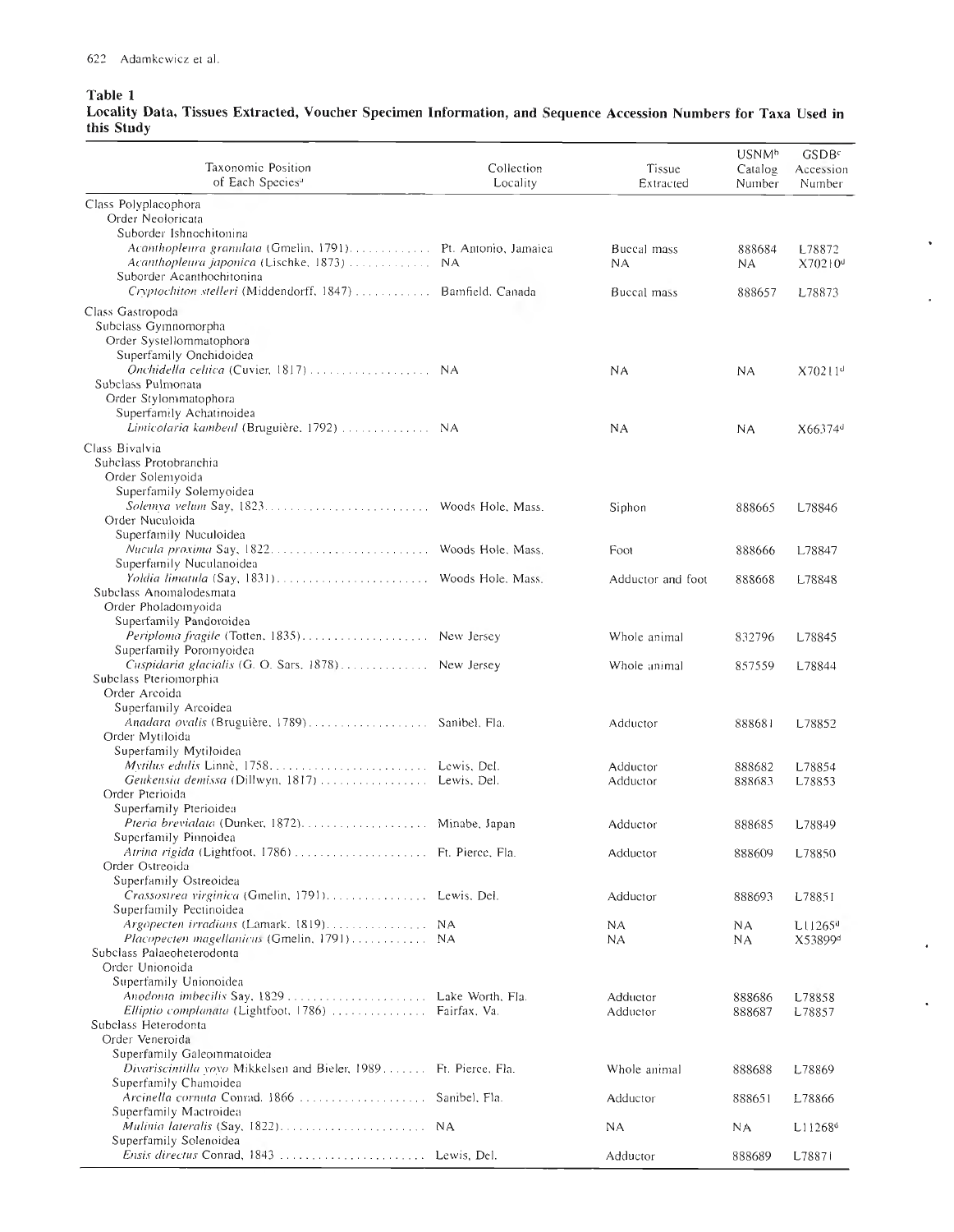#### **Table <sup>1</sup> Continued**

| Taxonomic Position<br>of Each Species <sup>4</sup>      | Collection<br>Locality | Tissue<br>Extracted | USNM <sup>b</sup><br>Catalog<br>Number | GSDB <sup>c</sup><br>Accession<br>Number |
|---------------------------------------------------------|------------------------|---------------------|----------------------------------------|------------------------------------------|
|                                                         |                        |                     |                                        |                                          |
| Superfamily Tellinoidea                                 |                        |                     |                                        |                                          |
|                                                         |                        | Foot                | 888679                                 | L78867                                   |
| Asaphis deflorata (Linnè, 1758)  Andros Island, Bahamas |                        | Foot                | 888680                                 | L78868                                   |
| Superfamily Corbiculoidea                               |                        |                     |                                        |                                          |
| Corbicula leana Prime, 1864                             | Japan                  | Adductor            | 888690                                 | L78861                                   |
| Superfamily Veneroidea                                  |                        |                     |                                        |                                          |
| Mercenaria mercenaria (Linnè, 1758)  Lewis, Del.        |                        | Adductor            | 888692                                 | L78864                                   |
| Dosinia discus (Reeve, 1850)  Sanibel. Fla.             |                        | Adductor            | 888653                                 | L78863                                   |
| Order Myoida                                            |                        |                     |                                        |                                          |
| Superfamily Myoidea                                     |                        |                     |                                        |                                          |
|                                                         |                        | Adductor            | 888691                                 | L78859                                   |
| Corbula contracta Say 1822  Ft. Pierce, Fla.            |                        | Adductor            | 888667                                 | L78860                                   |
| Superfamily Hiatelloidea                                |                        |                     |                                        |                                          |
| Panopea japonica A. Adams 1850 Japan                    |                        | Adductor            | 888626                                 | L78870                                   |
| Superfamily Pholadoidea                                 |                        |                     |                                        |                                          |
| Cyrtopleura costata (Linné, 1758)  Sanibel, Fla.        |                        | Adductor            | 888608                                 | L78865                                   |

<sup>a</sup> The systematics and nomenclature follow those of Vaught (1989).

<sup>b</sup> National Museum of Natural History. Smithsonian Institution.

^~ Genome Sequence Data Bank.

•"GenBank accession number.

"fast" stepwise addition feature of the same program. Initial analyses were performed with random addition of taxa (10 addition sequences, then another 10 using a different seed value). Because the order of addition did not affect the results, thereafter addition was simple and always in the same order. Both the data matrix and some trees were viewed/edited using MacClade version 3.01 (Maddison and Maddison 1992). When aligned with the sequence of the gastropod *Onchidella céltica* as published by Winnepenninckx, Backeljau, and DeWachter (1994), our sequence is near the 5' end of the 18S gene, from position 26 to position 582 of *Onchidella,* and includes four of the nine areas cited by Kenchington et al. (1994) as informative among families of bivalves. Any nucleotide whose identity was uncertain was changed to "missing" in the final data matrix and only those positions determined in at least 23 of the 33 taxa were included in our analysis. All other nucleotides were excluded with the "exclude charset" function of PAUP but are present in the aligned data matrix, available in Nexus format by sending a formatted Macintosh diskette to the corresponding author. In addition to individual bases present in only one taxon, one region, corresponding to positions 308-421 of our sequence, was excluded from analysis because it was unalignable. Our final data matrix consisted of 756 aligned positions, of which 506 were used for phylogenetic inference.

#### **Results**

Of the 506 nucleotides analyzed, 115 (22.7%) were informative. However, these characters were not uniformly distributed throughout the sequence. Of the 115, 27 occurred within the first 100 nucleotides, 31 within the second hundred, 31 within the third hundred, 11 within the fourth hundred, and 15 within the last hundred and six. Thus, the last 206 nucleotides, containing 40% of all aligned nucleotides and 26/115 (23%) of the informative characters, appeared to be much more conserved than the first 300 nucleotides, which contained 60% of the sequence and 89/115 (77%) of all informative characters.

An initial heuristic search of all 33 taxa, with the chiton A. *japónica* designated as the outgroup and using informative characters only, produced 37 equally parsimonious trees of length 315 with a consistency index (CI) of 0.546, a retention index (RI) of 0.743, and a rescaled consistency index (RC) of 0.406. A consensus of these trees is shown in figure *2A.* To improve resolution, the search was repeated with characters reweighted using the RC. This search produced 2 trees, identical to 2 of the 37 original trees, with  $CI = 0.767$ ,  $RI =$ 0.885, and  $RC = 0.678$ , that differed only in the relative positions of *Ensis* and *Panopea* within the heterodonts. The phylogram with bootstrap proportions (BP) shown in figure *2B* has *Ensis* diverging before *Panopea,* the same order as in the unique tree in figure 3. Many of the branches in figure *2B* are short and have BP values below 70% (the value corresponding to a probability of 0.95 that the corresponding clade is real—see Hillis and Bull 1993). The tree's most surprising feature is the appearance of the two gastropods not as a separate, outlying clade but among the bivalves as a sister group (BP = 100) to two taxa, *Soleniya,* a protobranch, and *Periploma,* an anomalodesmatan, that are usually assigned to separate subclasses of bivalves. *Nucida* and *Yoldia,* the other two protobranchs in the data set, appeared in separate lineages, although morphologists consider the protobranchs deeply separated from all other bivalves.

Because the position of the gastropods was unexpected and contradicts all morphologically based phylogenies, this set of analyses was repeated designating the gastropod *Onchidella* as the outgroup. These search-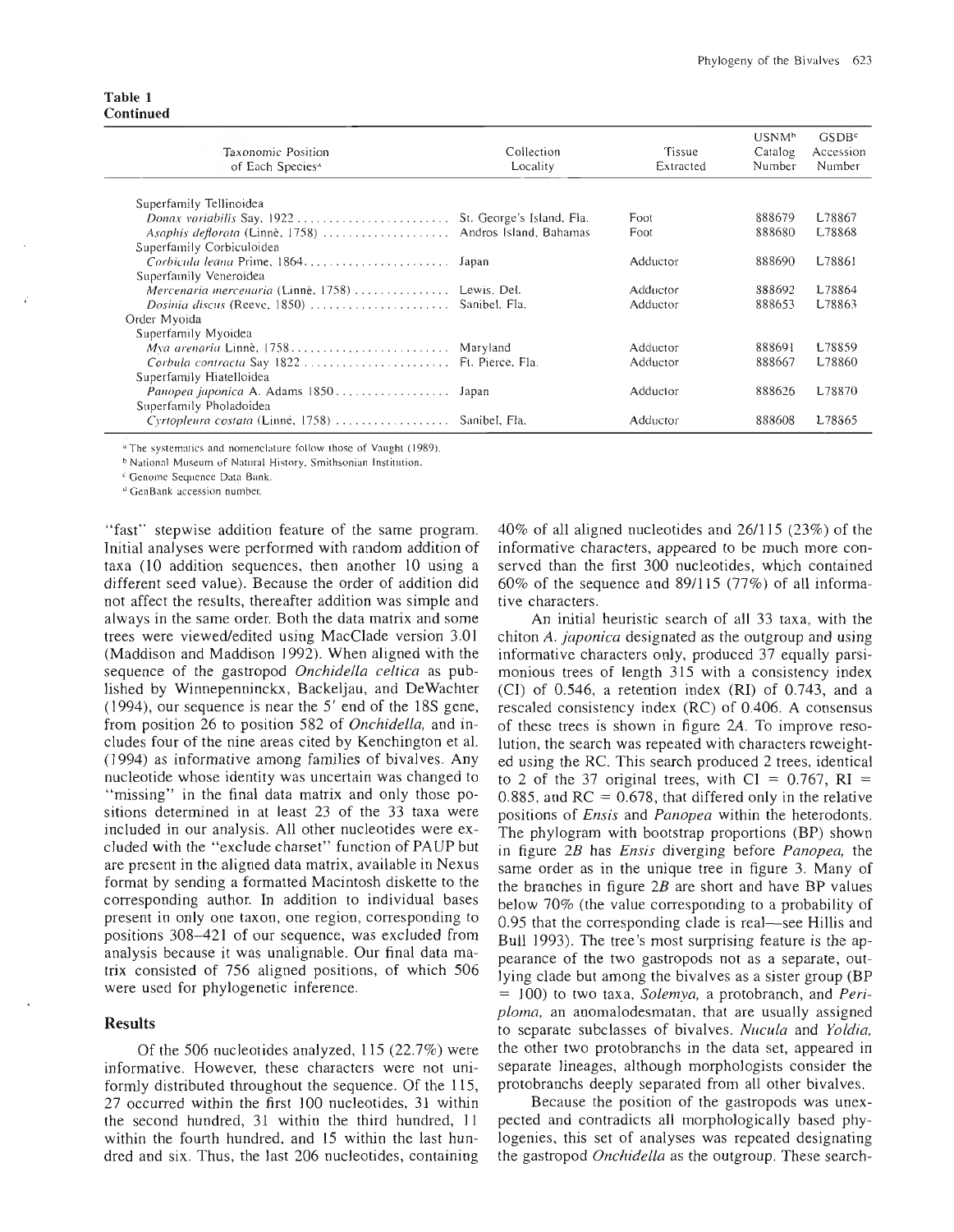

FIO. 2.•Pliylogenetic relationships among <sup>28</sup> Bivalvia. <sup>3</sup> Polyplacophora. and <sup>2</sup> Gastropoda based on <sup>506</sup> bp of the I8S rDNA gene. *A,* Consensus of 37 most-parsimonious trees (length = 315; CI = 0.546; RI = 0.743; RC = 0.406) generated in a heuristic search with *Acanthopleura iaponica* designated as the outgroup. *B*, One of two most-parsimonious trees (CI = 0.767; RI = 0.885; RC = 0.678) resulting from a heuristic search following reweighting of the data using the rescaled consistency index. This tree is identical to one of the 37 trees of length 315 produced by the unweighted search. Bootstrap values are shown only for nodes with BP of >50%.

es again produced 37 trees topologically identical to the first set, differing only in the position of the root. The three chitons still behaved as a monophyletic group (BP)  $= 100$ ) but appeared among the bivalves in the position previously occupied by the gastropods.

The tree shown in figure *2B* contains only nine branches with lengths greater than eight, and four are in the clade containing the gastropods and *Cuspidaria,* as are three of the nodes with BP of  $>95$ . To test the hypothesis that the gastropod placement was an artifact of long-branch attraction, the analysis leading to figure 2B was repeated with *Periploma* and *Solemya* excluded from the data matrix. In this search, the two gastropods emerged as sister group to the scallops on the next nearest long branch.

The incongruity of the position of the gastropods made us reluctant to proceed further with this data set. Because morphological opinion unanimously considers chitons to be more distantly related to the bivalves than are gastropods, additional analyses aimed only at investigating the relationships within the class Bivalvia were performed excluding both gastropods and using only the chitons as the outgroup. A heuristic search like the ones above but using the reduced data set yielded 14 trees of minimum length 296 with CI =  $0.557$ , RI = 0.740, and  $RC = 0.412$ . Reweighting using the RC produced a unique tree (length = 11,940, CI = 0.757, RI = 0.879,  $RC = 0.665$ , shown in figure 3, which was identical to one of the 14 unweighted trees.

In this reweighted tree, the relationships among the more derived taxa were unchanged and the sister group status of the subclasses Palaeoheterodonta and Heterodonta, each well supported as a separate lineage, received good support (BP = 72,  $P > 0.95$ ). The relationships within the Heterodonta did not reflect their morphological subdivision into two orders, the Veneroida and Myoida. Taxa referred to these two orders are grouped in a single clade with  $BP = 84$ . The subclasses Pteriomorphia, Anomalodesmata and Protobranchia were not well resolved with respect to one another. The Pteriomorphia appeared to form a grade rather than a single clade but the relationships among its subgroups were not well resolved and bootstrap support for clades other than the scallops *{Argopeclen + Placopecten)* and the mussels *{Mytilus + Geukensia)* was low. The Protobranchia and Anomalodesmata were not segregated at all.

The sensitivity of this phylogeny to selection of taxa was investigated by repeating both unweighted and reweighted heuristic searches while systematically excluding one bivalve taxon at a time, always using the chitons as the outgroup. Effects on both the number of minimum-length trees and the degree of resolution were tabulated. As shown in table 2, six taxa had major effects when removed, three more than doubling the number of minimum-length trees and three decreasing the number to less than half. Despite having major effects on the numbers of minimum-length trees, none of these removals affected branch lengths or BP values by more than a few percent ( $\pm 3\%$ ). The removal of most taxa produced either no change in the number of trees (13 of 28 taxa) or minor change. The average for all trials was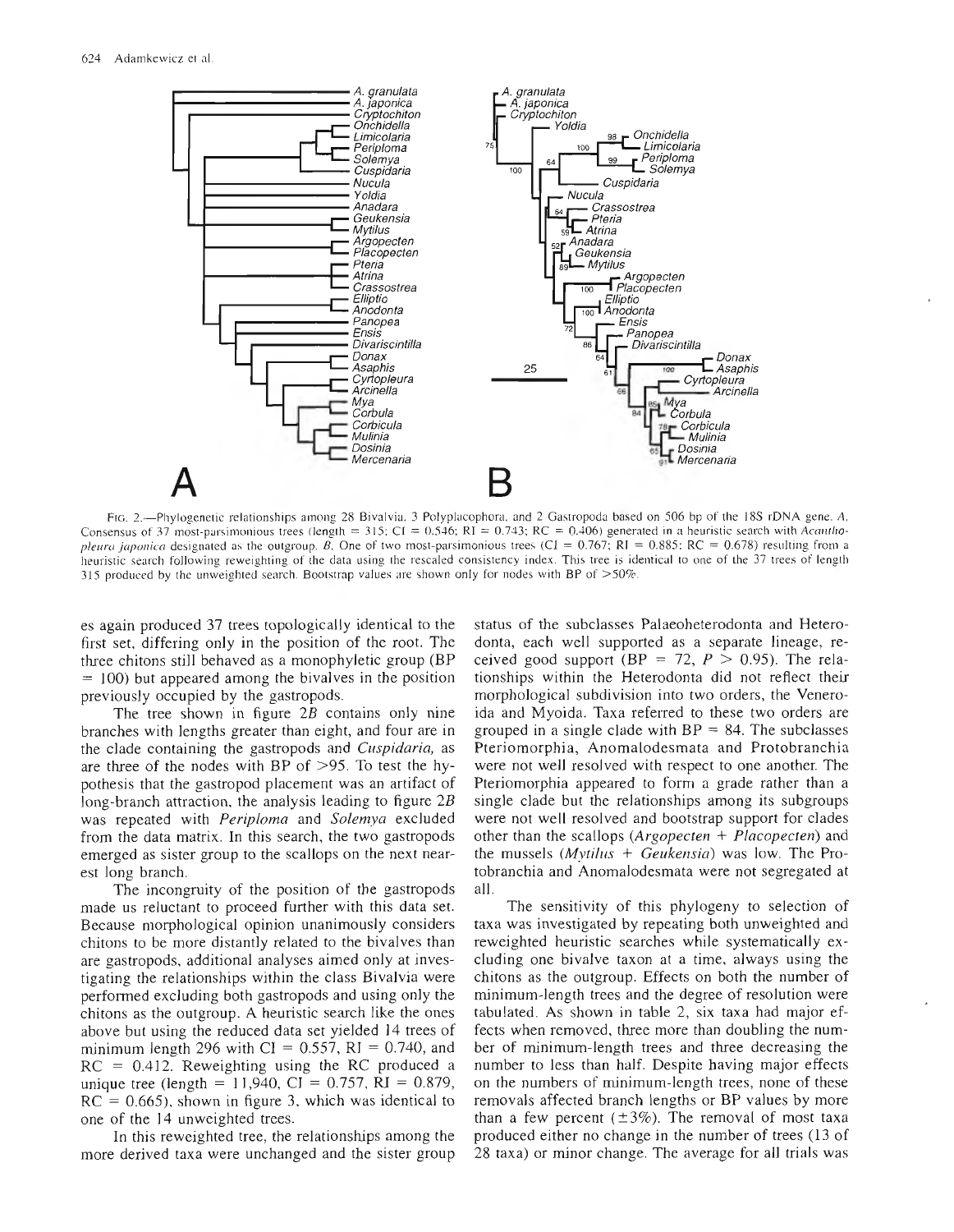

FIG. 3. The single most-parsimonious tree (length = 11,940; CI = 0.757; RI = 0.879; RC = 0.665) (length = 296; CI = 0.557; RI =  $0.740$ ; RC =  $0.412$ ) resulting from a heuristic search, characters reweighted using the rescaled consistency index, when gastropods are excluded from the data set and the three polyplacophorans are designated as the outgroup. Branch lengths shown are for an unweighted tree of length 296 identical to the reweighted tree. Bootstrap values are shown only for nodes with BP of >50%. An asterisk following the taxon identifies those heterodonts placed in the Myoida in most classifications.

14.75 trees, or an increase of approximately one tree from the original search. The effect on the lengths of the shortest trees was modest in all cases, the range being  $-25$  to  $-1$ , with an average change of  $-9$  steps  $(-3\%).$ 

As could be expected from the results of removing single taxa, removing single clades had little effect except for a few cases. Deleting any of the basal clades, whose five taxa included three of the most sensitive, left the more derived portions of the tree intact. Also to be expected, removing most clades simply caused fewer, shorter trees to be found. The results of removing some of the inner clades were, however, unexpected. Removing either the scallops (*Argopecten*  $+$  *Placopecten*), the tellins (*Donax + Asaphis*), or the venerid clams (*Mer* $c$ enaria + Dosinia) caused a substantial increase in the number of equally parsimonious trees, from 14 to 104, 49, or 56 respectively. Each of these tests removed only two taxa. While none of the species had a high impact individually, in pairs the effect of their removal was substantial.

The data showed clear signs of mutational saturation. Of the original 115 informative characters, 107 involved bivalve taxa only. When these were examined using three categories (transitions [TS] only, transversions [TV] only, or a mixture of both), 39 characters contained only transitions, 33 contained only transversions, and 35 contained both, yielding a TS: TV ratio of 39:33 or 1.2:1. If a somewhat less stringent definition was used (not more than one taxon nonconforming), the ratio was 47:43 or 1.1:1. When the character changes reported by PAUP as supporting each node were also classified by type, the  $TS: TV$  ratio was 137:151 or 1: 1.1, again nearly unity. Such TS: TV ratios were lower than would be expected if most sites had experienced only a single mutational change. The consistency of each character was also related to the type of change. The 33 transversions had an average CI of 0.79 and 22 of them (67%) had C1 = 1. The 39 transitions had an average CI of 0.66 and only 38% had a CI = 1. The 35 mixed characters had an average CI of 0.58 and only 23% had a  $Cl = 1$ . This pattern suggested that weighting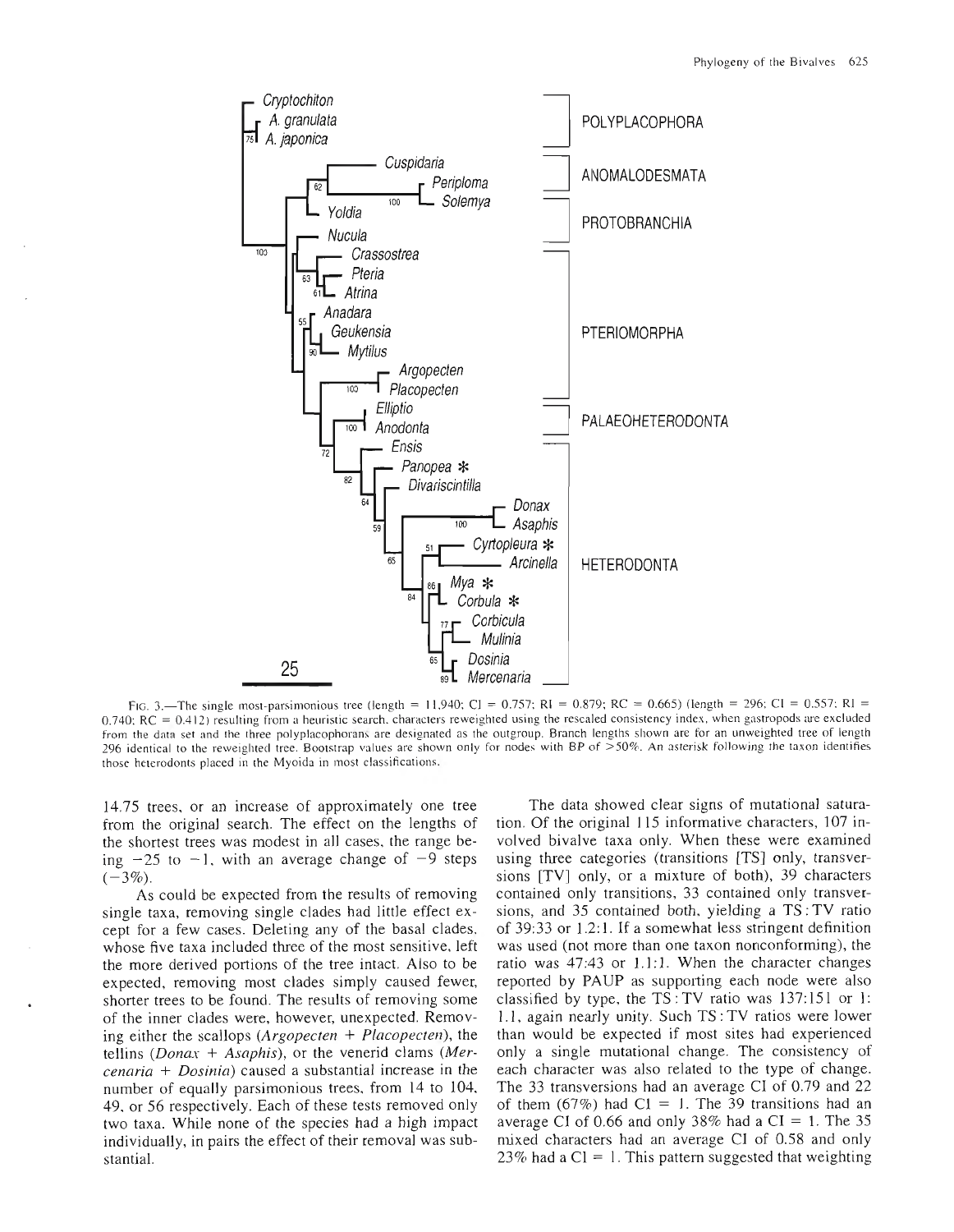**Table 2 Taxa Whose Removal Had a Major Effect on the Phytogeny**

| Deleted<br>Taxon                             | Change in<br>Number of<br>Trees<br>(and length) <sup>a</sup> | Effect on<br>Resolution <sup>b</sup>                                         | Effect of<br>Reweighting                                            |
|----------------------------------------------|--------------------------------------------------------------|------------------------------------------------------------------------------|---------------------------------------------------------------------|
|                                              | $Mya$ 14 $\rightarrow$ 56 (294) Heterodonts                  | poorly re-<br>solved                                                         | Unique tree, only<br>Arcinella<br>moved from<br>original tree       |
|                                              | Cyrtopleura . $14 \rightarrow 56$ (283) Same as Mya          |                                                                              | Same as Mya                                                         |
|                                              | Atrina $14 \rightarrow 31 (287)$                             | Oyster clade<br>disappears                                                   | Unique tree, pro-<br>tobranchs and<br>anomalodesma-<br>ceans united |
| Nucula $14 \rightarrow 4$ (288)              |                                                              | Resolution im-<br>proved                                                     | Same as <i>Atrina</i>                                               |
| Cuspidaria $\ldots$ 14 $\rightarrow$ 2 (272) |                                                              | Well resolved.<br>oysters with<br>protobranchs<br>and anomalo-<br>desmaceans | Same as Atrina                                                      |
| Yoldia $14 \rightarrow 2$ (287)              |                                                              | Same as Cuspi-<br>daria                                                      | Same as Atrina                                                      |

*^* Comparisons are to an unweighted tree of length 296 identical to the tree in figure 3 which was produced by reweighting.

<sup>b</sup> Prior to reweighting.

characters by type of change should produce a result similar to reweighting characters with the RC. However, when this experiment was tried with two weighting schemes, a ratio of mixed : TS: TV of 1:2:3 or of 1:3: 10, multiple trees were produced and these trees were both more different from morphologically based trees and less well resolved than those generated by reweighting with the RC.

As would be expected with saturated data, the deeper nodes, uniting the more distantly related taxa, were not well resolved unless a weighting or reweighting scheme was appüed. At the same time, the data also showed that the 18S sequence had not changed rapidly enough to resolve differences within single families or genera. Only one step separated the two species of chitons in the genus *Acanthopleura,* although one occurs in the northern Pacific and the other occurs in the Caribbean. Similarly, branch lengths for closely related bivalves were short, reflecting few changes within these more recent divergences. When published sequences for other bivalves (Mactridae, eight species; *Mytilus,* four species) were examined for the same 506 bases as our taxa, few or no differences were found within either group. Because PAUP could not resolve them with only 506 bases, these species were not included in this study.

An attempt was also made to repeat as nearly as possible Bowman's (1989, p. 191) analysis of 21 bivalves using the amphibian *Xenopus* as the outgroup. Although neither our set of sequences nor our set of taxa was identical to Bowman's, 18 of our taxa were from the same superfamilies (9 from the same genera), with only 3 of her superfamilies not represented in our data set. Neither Bowman's original analysis nor our reconstruction produced tree topologies concordant with morphologically based hypotheses. Unlike our analysis of

33 taxa, our reconstruction of Bowman's tree using a subset of 18 of our bivalves plus *Xenopus* failed to resolve the heterodonts from the pteriomorphs. Bowman's tree did show the heterodonts as a distinct clade, but the pteriomoiphs appeared to be polyphyletic and the single palaeoheterodont was most closely allied with the Protobranchia. The contrast between the two analyses lessened, however, when bootstrap results were compared. Bowman's bootstrap test of her tree showed significance support only for the heterodont clade and for the pairing of the scallops *Argopecten* and *Placopecten,* both supported by our analysis. Neither Bowman's tree nor our reconstruction corresponded with either our most resolved reweighted tree or with any of the phylogenetic hypotheses outlined in figure I.

The phylogenetic hypotheses represented in figure <sup>1</sup> were compared by bringing our most resolved tree (fig. 3) into the MacClade version 3.01 program (Maddison and Maddison 1992) and then altering it to represent each hypothesis and noting the effect on tree length, Cl, RI, and RC (Harasewych et ai. 1997, table 2). This comparison required that all of the published hypotheses be greatly simplified, primarily by restricting them to relationships among the major subgroups of the Bivalvia. Otherwise, the taxonomic units considered by each author were too diverse for reasonable comparisons. As table 3 shows, the largest increase in tree length and decrease in index values was caused by resolving the Anomalodesmata and the Protobranchia in our tree, a move also required by every other hypothesis. Once that change was in effect, our tree had statistics virtually identical to those of Starobogatov (1992) and only slightly different from those of Cope (1996) and Waller (1997). Most of the additional increases in length and decreases in indices for the hypotheses of Morton (1996) and Salvini-Plawen and Steiner (1996) were caused by the separation of the orders Myoida and Veneroida rather than by the positions of the subclasses.

#### **Discussion**

Our data strongly support the assertion of Lecointre et al. (1993) that dense representation of taxa is as important as length of sequence for stable phylogenetic reconstruction. The effect of removing one species from our matrix was unpredictable and could be large, as could the effect of removing one clade. Furthermore, these effects did not depend on which order or superfamily was represented, because sensitive clades often did not contain a sensitive species. The only protection against such effects is broad taxonomic coverage. Our failure to reproduce the results of Bowman (1989), even with similar taxonomic coverage at the level of the superfamily, also supports the conclusions of Lecointre et al. (1993). Because neither our selection of species nor our exact gene region was identical to Bowman's, we can only conclude that the incongruence was caused by the inclusion of different taxa and sequences. Because our sequences already included both slower and faster changing regions, expanding the data set to include complete sequences of the 188 rDNA gene may not in-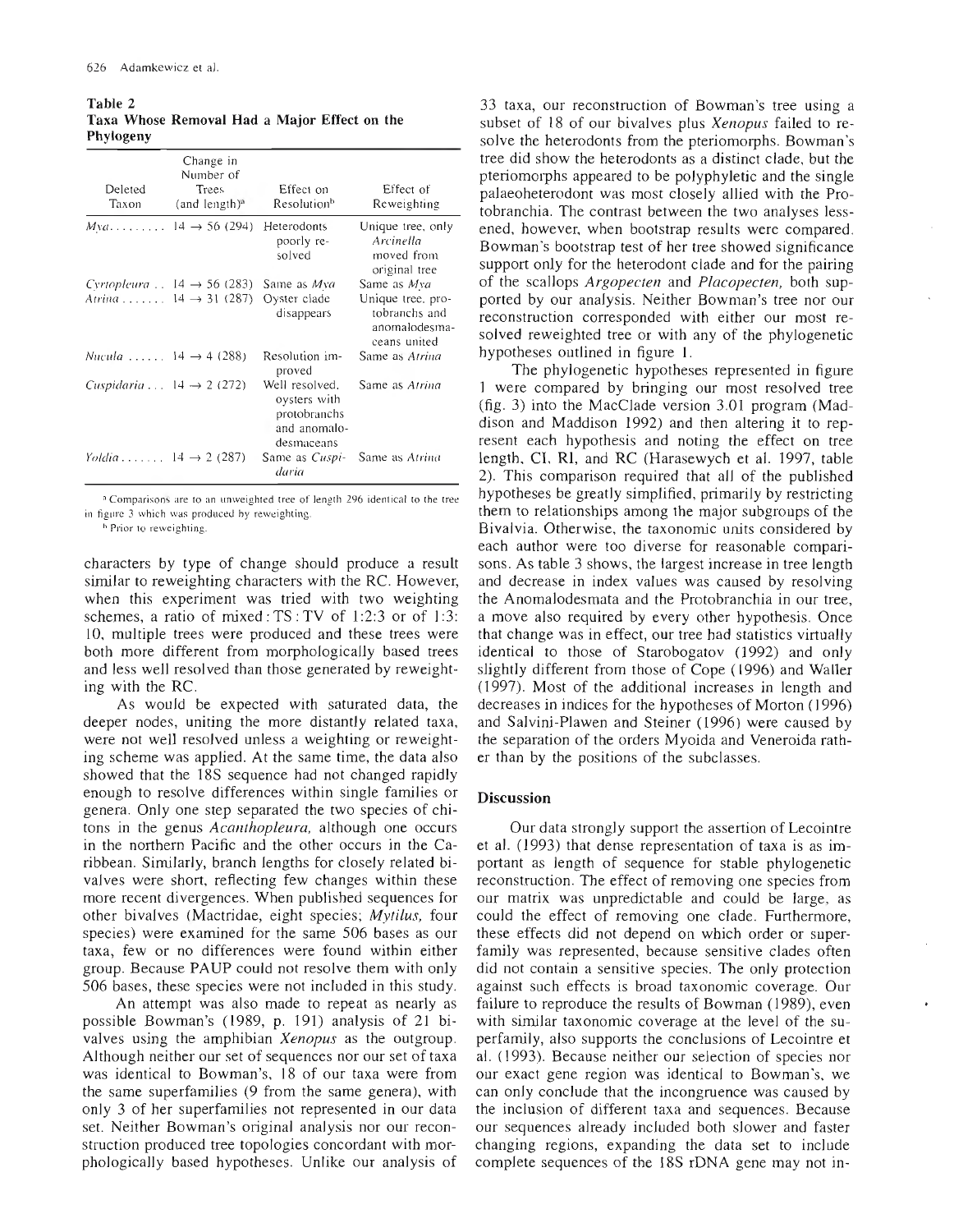| Table 3 |                                                         |  |  |
|---------|---------------------------------------------------------|--|--|
|         | A Comparison of the Phylogenetic Hypotheses in Figure 1 |  |  |

| <b>Hypothesis</b>                                                                                                                     | Length <sup>n</sup><br>$(\Delta\%)^{\rm b}$                                       | $CI^c(\Delta\%)$                                                                | $\mathsf{RI}^{\mathsf{d}}\left(\Delta\% \right)$                          | $RC^{\circ}(\Delta\%)$                                                        |
|---------------------------------------------------------------------------------------------------------------------------------------|-----------------------------------------------------------------------------------|---------------------------------------------------------------------------------|---------------------------------------------------------------------------|-------------------------------------------------------------------------------|
| Present study $(f_1g_1, 3)$ , $(f_1g_2, 3)$<br>Anomalodesmacea not separated                                                          | - 296                                                                             | 0.56                                                                            | 0.74                                                                      | 0.41                                                                          |
| Present study (fig. $1F$ ),<br>Anomalodesmacea separated                                                                              | $326 (+10\%)$                                                                     | $0.51(-9\%)$                                                                    | $0.68(-8%)$                                                               | $0.34(-17%)$                                                                  |
| Starobogatov (1992) (fig. $1A$ )<br>Cope (1996) (fig. 1 <i>B</i> )<br>Waller (1977) (fig. $1C$ )<br>Salvini-Plawen and Steiner (1996) | 327 $(+10\%)$<br>$329 (+11\%)$<br>330 $(+11\%)$<br>$358 (+21\%)$<br>$351 (+18\%)$ | $0.50(-11\%)$<br>$0.50(-11\%)$<br>$0.50(-11\%)$<br>$0.46(-18%)$<br>$0.47(-16%)$ | $0.68(-8%)$<br>$0.67(-9%)$<br>$0.67(-9%)$<br>$0.62(-16%)$<br>$0.63(-15%)$ | $0.34(-17%)$<br>$0.34 (-17%)$<br>$0.34(-17%)$<br>$0.28(-32%)$<br>$0.30(-27%)$ |

^ Minimum length of the tree in MacClade.

<sup>b</sup> Change from the minimum tree in percent.

^' Consistency index.

<sup>d</sup> Retention index.

^ Rescaled consistency index.

' Length and indices are for an unweighted tree identical to the reweighted tree shown in figure 3.

sulate against the effects of particular species. Ideally, one wants complete sequences from many genes and many taxa, but, given the limits on time, effort, and expense, we believe that the inclusion of partial sequences from several different genes will be more informative than longer sequences from fewer genes and that the inclusion of more species may be more informative still.

One use for which complete 18S sequences appear to be important is to distinguish among closely related species. Rice and Singh (1993), using complete 18S sequences, were able to fully resolve groups of closely related species within individual families and genera, taxa which we were unable to resolve using partial sequences. Based on its resolution of relationships within orders as well as within the most recently radiated subclass, the Heterodonta, the 5' region of the 18S gene used in our study appears best suited to resolving intermediate relationships among the Bivalvia and should be used to broaden taxonomic coverage by including representatives of more families rather than more genera or species. That this familial and ordinal level coverage is desirable is made clear by Salvini-Plawen and Steiner (1996), who have called for systematic coverage at all levels of hierarchy to advance phylogenetic knowledge.

Our findings resemble those of Kenchington et al. (1994) in that chitons can be made to appear within the Bivalvia. In our results, their position is interchangeable with that of the gastropods, whichever is designated as the outgroup causing the other to appear within Bivalvia. Clearly, the chitons themselves are monophyletic regardless of their position in the phyJogeny, but we consider the relationships among the three molluscan classes much more difficult to assess. Distantly related taxa may behave as random outgroups, joining the ingroup at the longest branch and making the root position for the tree unreliable (Wheeler 1990). This the gastropods appear to do. Until the effects of long-branch attraction can be excluded, the issue of bivalve polyphyly, and the relationships among the molluscan classes, is unlikely to be resolved using the IBS rDNA gene. Using the largest set of complete IBS sequences to date, Win-

nepenninckx, Backeljau, and DeWachter (1996) have been unable to do so and have concluded that the task may not be possible. A more extensive set of species, containing many more basal taxa, is clearly needed. Additionally, the problem of suitable outgroups must be solved, perhaps, on the evidence of substantial homoplasy in our data, by examining different, more highly conserved sequences.

Within Class Bivalvia, our data clearly support the Palaeoheterodonta as the sister group of the Heterodonta. Although the  $BP = 72$  value for this node is modest, it should correspond to a probability of 0.95 that the clade is real (Hillis and Bull 1993) and the node was consistently supported throughout our analysis. The Pteriomorphia appear to form a grade rather than a separate clade. Because branch lengths among the Pteriomorphia are short and BP values are low, except those supporting the monophyly of the scallops, our results are suggestive rather than persuasive. Another surprise in our results is the apparently polyphyletic nature of the heterodont orders Myoida and Veneroida. *Mya, Corbula,* and *Cytropleura,* all myoids, and the veneroid clams such as *Mercenaria* and *Corbicula* form an inner clade with good bootstrap support ( $BP = 84$ ). Other taxa referred to Veneroida, such as *Divariscintilla* and *Ensis,* as well as the myoid *Panopea,* all emerge outside this clade. The veneroid superfamily Tellinoidea, represented by *Donax* and *Asaphis,* is also outside the clade, although this superfamily is regarded as being closely related to the superfamily containing *Mercenaria.* Only additional work by both morphologists and molecular systematists can resolve these issues. Molecular data for other genes as well as for more taxa are needed to confirm these findings, but our data do challenge the conventional view of relationships within the subclass Heterodonta.

The inability of 185 sequence data to resolve the monophyly of the subclass Protobranchia is especially surprising, because morphologists are united in regarding the Protobranchia to be the sister group of all other Bivalvia. This lack of resolution may be caused by unequal rates of change in different bivalve lineages, as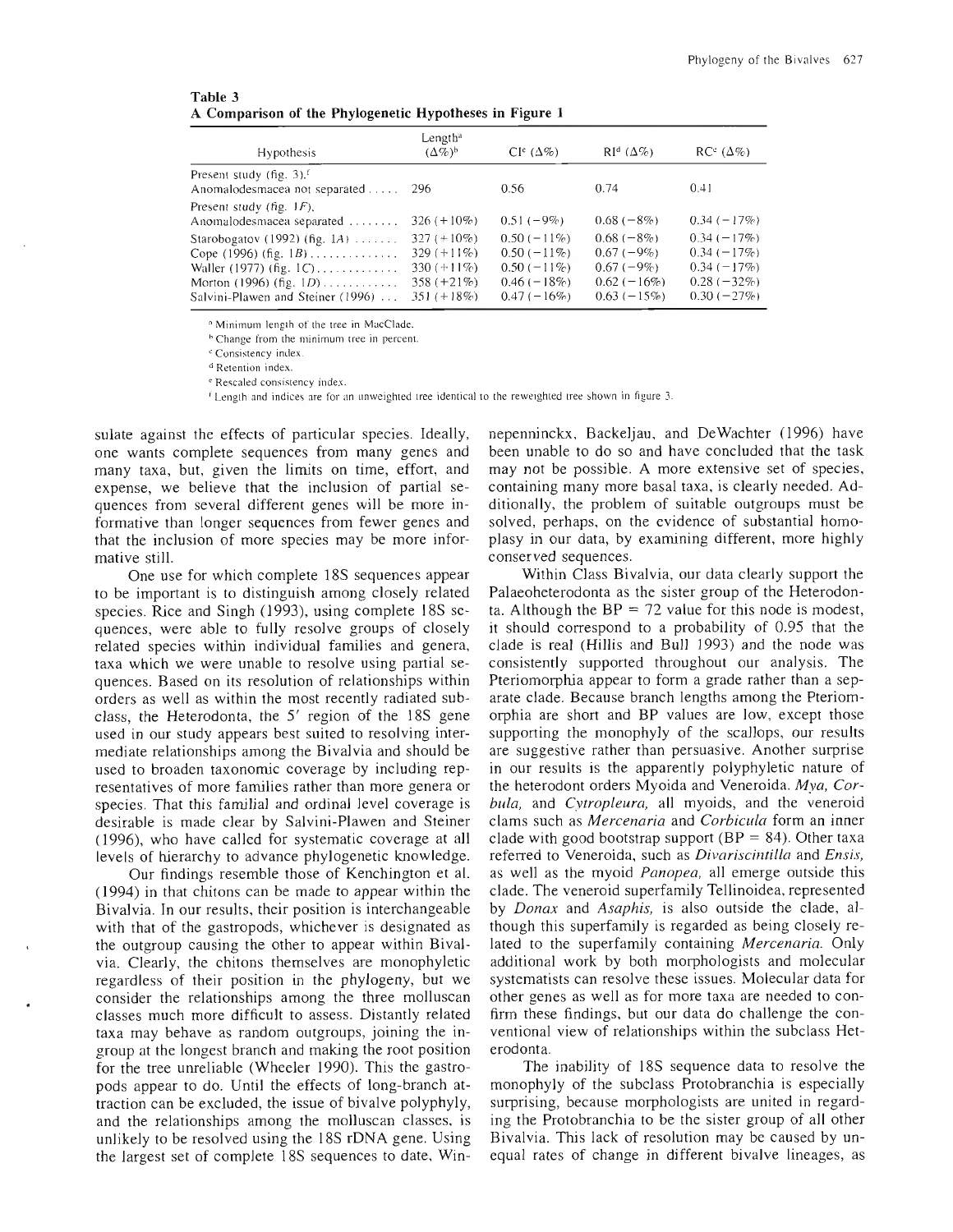suggested by widely varying branch lengths in our trees. The uncertainty surrounding the relationship between the protobranchs and the anomalodesmatans is part of our larger inability to distinguish decisively among the various phylogenetic hypotheses put forward by morphologists (fig. 1). Our results conform most closely to the hypothesis of Starobogatov (1992), who views the Heterodonta and Palaeoheterodonta as sister groups arising from the Pteriomorpha. However, differences in tree lengths and character indices between our sequencebased results and the other morphology-based hypotheses were minor. This absence of large differences is probably a reflection of the relatively short time during which all the molluscan classes and subclasses radiated. Proably not more than 40-80 Myr separated the earliest record of a mollusk in the Cambrian from the latest divergence of a class in the Ordovician (Waller 1997), and the short branch lengths at the base of our tree (fig. 3) may reflect this. Philippe, Chenuil, and Adoutte (1994) have already discussed the difficulty of using molecular data to distinguish among phyla that diverged over a relatively short period of time, a difficulty that Winnepenninckx, Backeljau, and DeWächter (1996) has confirmed using complete 18S sequences. Reweighting characters with the RC reduced this problem, but definitive evidence may require new sequences from more slowly evolving genes before a consensus of the evidence will tell us what the order of divergence of subclasses within the Bivalvia actually was.

#### **Acknowledgments**

The authors thank the Institute for Genomic Research for a New Faculty Research Award to C.J.B. that supported the PCR and sequencing for this project. We also thank Thomas R. Waller for giving unselfishly of his time and expertise to discuss bivalve phylogeny with us and to share his findings. Many individuals helped us to acquire specimens, and their efforts are much appreciated. We owe particular thanks to David L. Swofford for allowing us to use the beta test version of PAUP 4.0. This is Smithsonian Marine Station at Link Port Contribution Number 424.

#### LITERATURE CITED

- ABBOTT, R. T., and S. P. DANCE. 1986. Compendium of seashells. E. P. Dutton, New York, N.Y.
- ADAMKEWICZ, S. L., and M. G. HARASEWYCH. 1996. Systematics and biogeography of the genus *Donax* (Bivalvia: Donacidae) in eastern North America. Am. Malacol. Bull. 13: 97-103.
- BooRE, J. L., T. M. COLLINS, D. STANTON, L. L. DAEHLER, and W. M. BROWN. 1995. Deducing the pattern of arthropod phylogeny from mitochondrial DNA rearrangements. Nature 376:163-165.
- BOWMAN, B. H. 1989. Non-clocklike evolution in the ribosomal RNAs of bivalve molluscs. Dissertation, University of California at Berkeley.
- BULT, C. J., J. BLAKE, M. ADAMS, O. WHITE, G. SUTTON, R. CLAYTON, A. KERLAVAGE, C. FIELDS, and J. C. VENTNER. 1997. The impact of rapid gene discovery technology on studies of evolution and biodiversity. Pp. 289-299 *in* E. O.

WILSON, D. WILSON, and M. REALKA-KUDLA, eds. Biodiversity II: understanding and protecting our natural resources. Joeseph Henry Press, Washington, D.C.

- COPE, J. C. W. 1996. The early evolution of the bivalvia. Pp. 361-370 *in* J. TAYLOR, ed. Origin and evolutionary radiation of the Mollusca. Oxford University Press.
- DOYLE, J. J., and J. L. DOYLE. 1987. A rapid DNA isolation procedure for small quantities of fresh leaf tissue. Phytochem. Bull. 19:11-15.
- FARRIS, S. 1969. A successive approximations approach to character weighting. Syst. Zool. 18:374-385.
- FLEISCHMANN, R. D., M. D. ADAMS, O. WHITE et al. (40 co-authors). 1995. Whole-genome random sequencing and assembly of *Haemophilus influenzae* Rd. Science 269:496-512.
- HALANYCH, K. M., J. D. BACHELLER, A. M. A. AGUINALDO, S. M. Liva, D. M. Hillis, and J. A. Lake. 1995. Evidence from 18S ribosomal DNA that ihe lophophorates are protostome animals. Science 267.1641-1642.
- HARASEWYCH, M. G., S. L. ADAMKEWICZ, J. A. BLAKE, D. SAUDEK, T. SPRIGGS, and C. J. BULT. 1997. Phylogeny and relationships of pleurotomariid gastropods (Mollusca: Gastropoda): an assessment based on partial 18S rDNA and cytochrome c oxidase <sup>I</sup> sequences. Mol. Mar Biol. Biotechnol. 6:1-20.
- HiLLis, D. M., and j. J. BULL. 1993. An empirical test of bootstrapping as a method for assessing confidence in phylogenetic analysis. Syst. Biol. 42:182-192.
- HOLLAND, R W., A. M. HACKER, and N. A. WILLIAMS. 1991. A molecular analysis of the phylogenetic affinities of *Saccoglossus cambrensis* Brambell & Cole (Hemichordata), Philos. Trans. R. Soc. Lond. Biol. 332:185-189.
- KENCHINGTON, E. L., D. L. RODDICK, R. K. SINGH, and C. J. BIRD. 1994. Analysis of small-subunit rRNA gene sequences from six families of mollusks. J. Mar. Biotechnol. 1:215- 217.
- LECOINTRE, G., H. PHILIPPE, H. L. V. LE, and H. LEGUYADER. 1993. Species sampling has a major impact on phylogenetic inference. Mol. Phylogenet. Evol. 2:205-224.
- MADDISON, W. R, and D. R. MADDISON. 1992. MacClade. Version 3.01. Sinauer, Sunderland, Mass.
- MORTON, B. 1996. The evolutionary history of the Bivalvia. Pp. 337-359 *in* J. TAYLOR, ed. Origin and evolutionary radiation of the Mollusca. Oxford University Press.
- NEWELL, N. D. 1969. Classification of Bivalvia. Pp. 205-224 *in* R. C. MOORE, ed. Treatise of invertebrate paleontology, (N) Mollusca, Bivalvia. Vol. 1. Geological Society of America, Inc. and the University of Kansas Press, Lawrence, Kans.
- PEARSON, W. R., and D. J. LIPMAN. 1988. Improved tools for biological sequence comparison. Proc. Nati. Acad. Sei. USA 85:2444-2448.
- PHILIPPE, H., A. CHENUIL, and A. ADOUTTE. 1994. Can the Cambrian explosion be inferred through molecular phylogeny? Development 1994(Suppl.):15-25.
- RICE, E. L., and R. K. SINGH. 1993. A comparison of molluscan (Bivalvia) phytogenies based on paleontological and molecular data. J. Mar. Biol. Biotechnol. 2:137-146.
- SALVINI-PLAWEN, L., and G. STEINER. 1996. Synapomorphies and plesiomorphies in higher classification of mollusca. Pp. 29-51 *in* J. TAYLOR, ed. Origin and evolutionary radiation of the Mollusca. Oxford University Press.
- SMITH, S. W., R. OVERBEEK, C. R. WOESE, W. GILBERT, and P M. GiLLEVET. 1994. The genetic data environment: an expandable GUI for multiple sequence analysis. CABIOS 10:671-675.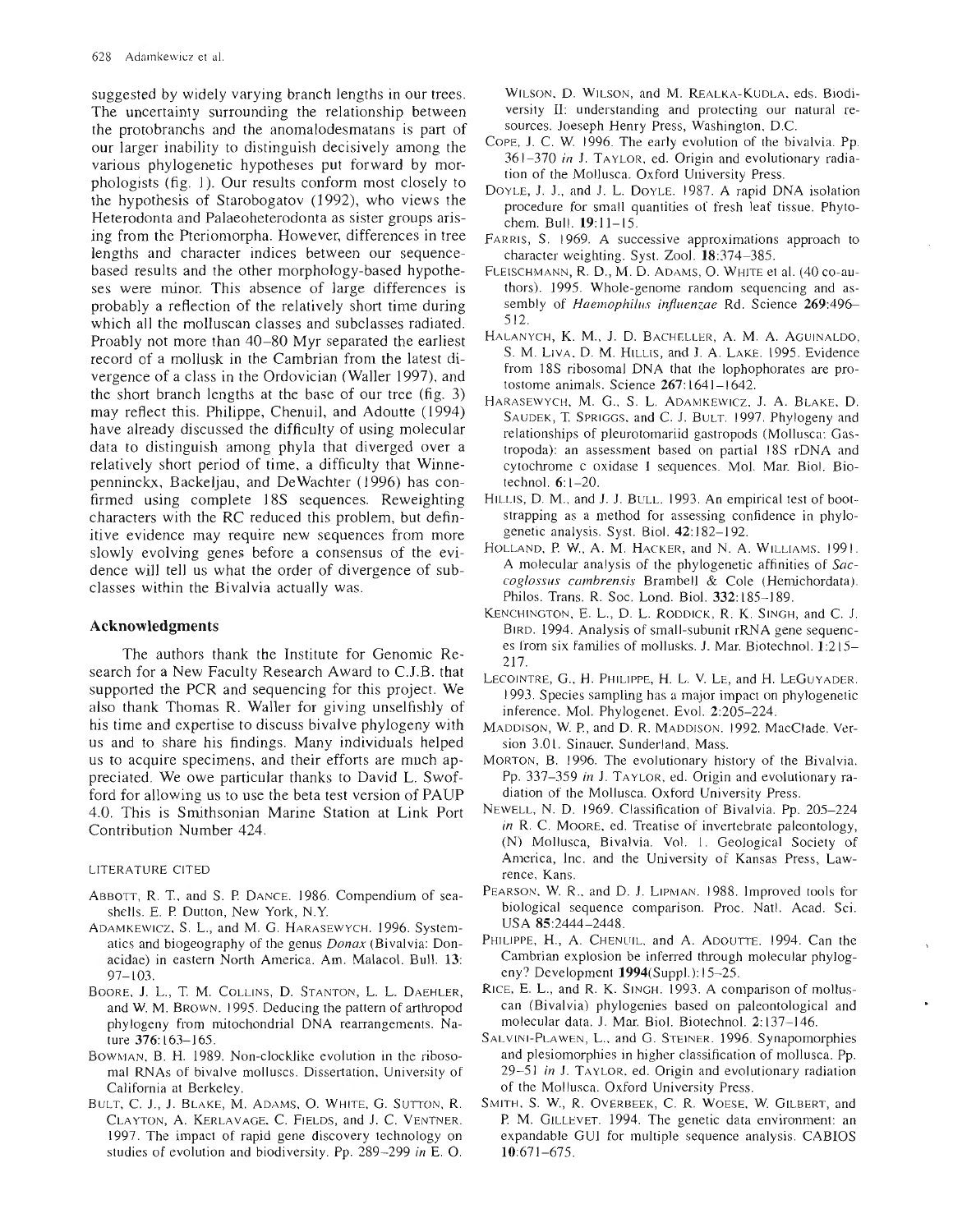- and classification of Bivalvia. Ruthenica 2:1-25. random outgroups. Cladistics 6:363-367.<br>OFFORD, D. L. 1996. PAUP: phylogenetic analysis using WINNEPENNINCKX, B., T. BACKELJAU, and R. DEWACHTER.
- parsimony. Version 4.0.0d49 (beta test version). Laboratory 1994. Small ribosomal subunit RNA of Molecular Systematics, Smithsonian Institution, Wash-<br>Mollusca. Nautilus 2(Suppl.):98–110. of Molecular Systematics, Smithsonian Institution, Wash-
- VAUGHT, K. C. 1989. A classification of living Mollusca. basis American Malacologists, Melbourne, Fla. 1317. American Malacologists, Melbourne, Fla.
- WALLER, T. R. 1997. Origin of the molluscan class Bivalvia and a phylogeny of major groups. In P. A. JOHNSON and J. MANOLO GOUY, reviewing editor HAGGART, eds. The Bivalvia: half a billion years of evolution—essays in honor of Norman D. Newell. University of Calgary Press (in press).
- STAROBOGATOV, Y. I. 1992. Morphological basis for phylogeny WHEELER, W. C. 1990. Nucleic acid sequence phylogeny and and classification of Bivalvia. Ruthenica 2:1-25.
- SwoFFORD, D. L. 1996. PAUP: phylogenetic analysis using WINNEPENNINCKX, B., T. BACKELJAU, and R. DEWACHTER.<br>parsimony. Version 4.0.0d49 (beta test version). Laboratory 1994. Small ribosomal subunit RNA and the phylogeny of
	- ington, D.C.<br>
	UGHT, K. C. 1989. A classification of living Mollusca. basis of 18S rRNA sequences. Mol. Biol. Evol. 13:1306–

Accepted February 12, 1997.